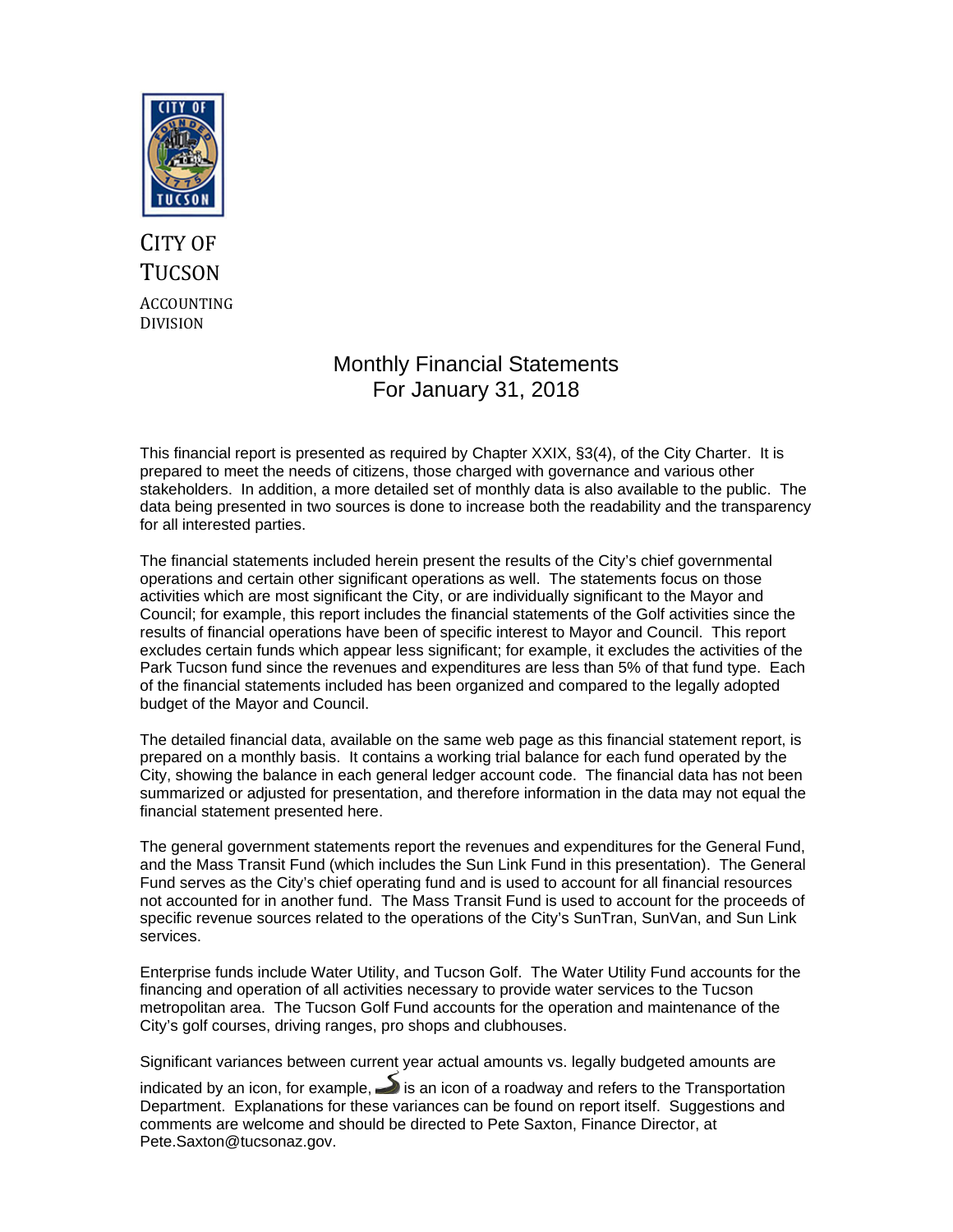General Fund For the period July 1, 2017 through January 31, 2018

### Overall Evaluation

The overall revenue is meeting budgeted expectations.

|                                     |                       | YIU            |                       |                                |                    |                    |                  |
|-------------------------------------|-----------------------|----------------|-----------------------|--------------------------------|--------------------|--------------------|------------------|
|                                     | <b>YTD Actuals</b>    | <b>Actuals</b> | % of Prorated (Y-T-D) | <b>Expenditures by Dept</b>    | <b>YTD Actuals</b> | <b>YTD Actuals</b> | % of Prorated (Y |
| <b>Revenues</b>                     | (in millions) Graphed |                | <b>Budget</b>         | for Operations                 | (in millions)      | Graphed            | T-D) Budget      |
| <b>Primary Property Taxes</b>       | \$8.4                 |                | 95.4%                 | <b>Mayor and Council</b>       | \$1.4              |                    | 96.8%            |
| <b>Business Privilege Tax</b>       | \$122.3               |                | 105.2%                | <b>City Manager</b>            | \$2.1              |                    | 78.9%            |
| <b>Other Local Taxes</b>            | \$32.4                |                | 105.7%                | Housing & Community Developmen | \$1.1              |                    | 74.7%            |
| <b>Contributions and Subsidies</b>  | \$3.2                 |                | 89.0%                 | Finance                        | \$4.0              |                    | 86.7%            |
| State-Shared Income Tax             | $$38.3$               |                | 98.5%                 | City Attorney                  | \$4.0              |                    | 90.9%            |
| <b>State-Shared Sales Tax</b>       | \$30.0                |                | 103.9%                | Procurement                    | \$1.7              |                    | 92.1%            |
| State Auto Lieu Tax                 | \$13.4                |                | 92.9%                 | City Court                     | \$4.7              |                    | 89.3%            |
| <b>Licenses and Permits</b>         | \$21.6                |                | 123.7%                | City Public Defender           | \$1.5              |                    | 94.3%            |
| <b>Charges for Current Services</b> | \$22.0                |                | 89.3%                 | <b>City Clerk</b>              | \$2.1              |                    | 111.8%           |
| <b>Miscellaneous Revenue</b>        | \$4.7                 |                | 43.3%                 | <b>Information Technology</b>  | \$11.9             |                    | 98.9%            |
| Total:                              | \$296.3               |                | 100.6%                | <b>Human Resources</b>         | \$1.3              |                    | 97.9%            |

Explanations for individually significant variances are discussed on next page.

### Overall Evaluation of Expenditures:

The majority of department expenditure totals are below the budgeted values; some are above. Overall, the sum of all general fund expenditures are below budgeted projections.

| nues                                                                        | <b>YTD Actuals</b><br>(in millions) Graphed | <b>Actuals</b> | % of Prorated (Y-T-D)<br><b>Budget</b> | <b>Expenditures by Dept</b><br>for Operations | <b>YTD Actuals</b><br>(in millions) | <b>YTD Actuals</b><br>Graphed | % of Prorated (Y-<br>T-D) Budget |
|-----------------------------------------------------------------------------|---------------------------------------------|----------------|----------------------------------------|-----------------------------------------------|-------------------------------------|-------------------------------|----------------------------------|
| ary Property Taxes                                                          | \$8.4]                                      |                | 95.4%                                  | Mayor and Council                             | \$1.4]                              |                               | 96.8%                            |
| <b>ness Privilege Tax</b>                                                   | \$122.3                                     |                | 105.2%                                 | <b>City Manager</b>                           | \$2.1                               |                               | 78.9%                            |
| r Local Taxes                                                               | \$32.4                                      |                | 105.7%                                 | Housing & Community Developmen                | \$1.1]                              |                               | 74.7%                            |
| ributions and Subsidies                                                     | \$3.2                                       |                | 89.0%                                  | Finance                                       | \$4.0                               |                               | 86.7%                            |
| -Shared Income Tax                                                          | $$38.3$ $\Box$                              |                | 98.5%                                  | <b>City Attorney</b>                          | \$4.0                               |                               | 90.9%                            |
| -Shared Sales Tax                                                           | \$30.0                                      |                | 103.9%                                 | Procurement                                   | \$1.7                               |                               | 92.1%                            |
| Auto Lieu Tax                                                               | \$13.4                                      |                | 92.9%                                  | City Court                                    | \$4.7                               |                               | 89.3%                            |
| ses and Permits                                                             | \$21.6                                      |                | 123.7%                                 | City Public Defender                          | \$1.5                               |                               | 94.3%                            |
| ges for Current Services                                                    | \$22.0                                      |                | 89.3%                                  | <b>City Clerk</b>                             | \$2.1                               |                               | 111.8%                           |
| ellaneous Revenue                                                           | \$4.7                                       |                | 43.3%                                  | <b>Information Technology</b>                 | \$11.9                              |                               | 98.9%                            |
| Total:                                                                      | \$296.3                                     |                | 100.6%                                 | <b>Human Resources</b>                        | \$1.3                               |                               | 97.9%                            |
|                                                                             |                                             |                |                                        | Planning & Development Services               | \$3.5                               |                               | 94.7%                            |
|                                                                             |                                             |                |                                        | <b>General Government</b>                     | \$18.1                              |                               | 66.8%                            |
|                                                                             |                                             |                |                                        | <b>Police Department</b>                      | \$91.7                              |                               | 102.4%                           |
|                                                                             |                                             |                |                                        | <b>Fire Department</b>                        | \$58.9                              |                               | 108.3%                           |
|                                                                             |                                             |                |                                        | <b>General Services Department</b>            | \$8.5                               |                               | 78.2%                            |
|                                                                             |                                             |                |                                        | <b>Environmental Services</b>                 | \$1.0                               |                               | 94.9%                            |
|                                                                             |                                             |                |                                        | <b>Transportation Department</b>              | \$0.6]                              |                               | 81.4%                            |
|                                                                             |                                             |                |                                        | Parks & Recreation                            | \$13.6                              |                               | 86.1%                            |
|                                                                             |                                             |                |                                        | <b>Net Transfers</b>                          | \$28.6                              |                               | 92.6%                            |
|                                                                             |                                             |                |                                        | <b>Total Operations:</b>                      | \$260.5                             |                               | 97.6%                            |
|                                                                             |                                             |                |                                        | <b>Expenditures</b><br>for Capital & Debt     |                                     |                               |                                  |
| anations for individually significant variances are discussed on next page. |                                             |                |                                        | Debt                                          | \$0.6]                              |                               | 4.1%<br><b>BONI</b>              |
|                                                                             |                                             |                |                                        | Capital                                       | \$3.1                               |                               | 63.0%                            |
|                                                                             |                                             |                |                                        | <b>Total Capital &amp; Debt:</b>              | \$3.7                               |                               | 19.0%                            |

Sources:

"YTD Actuals" are made up of amounts recorded as of the end of the month; any future changes will be reflected in future YTD amounts.

"% of Prorated Budget" is based on <sup>a</sup> straight line formula for budget expectations (months elapsed / 12 months in the year) applied to total budget and compared to YTD Actuals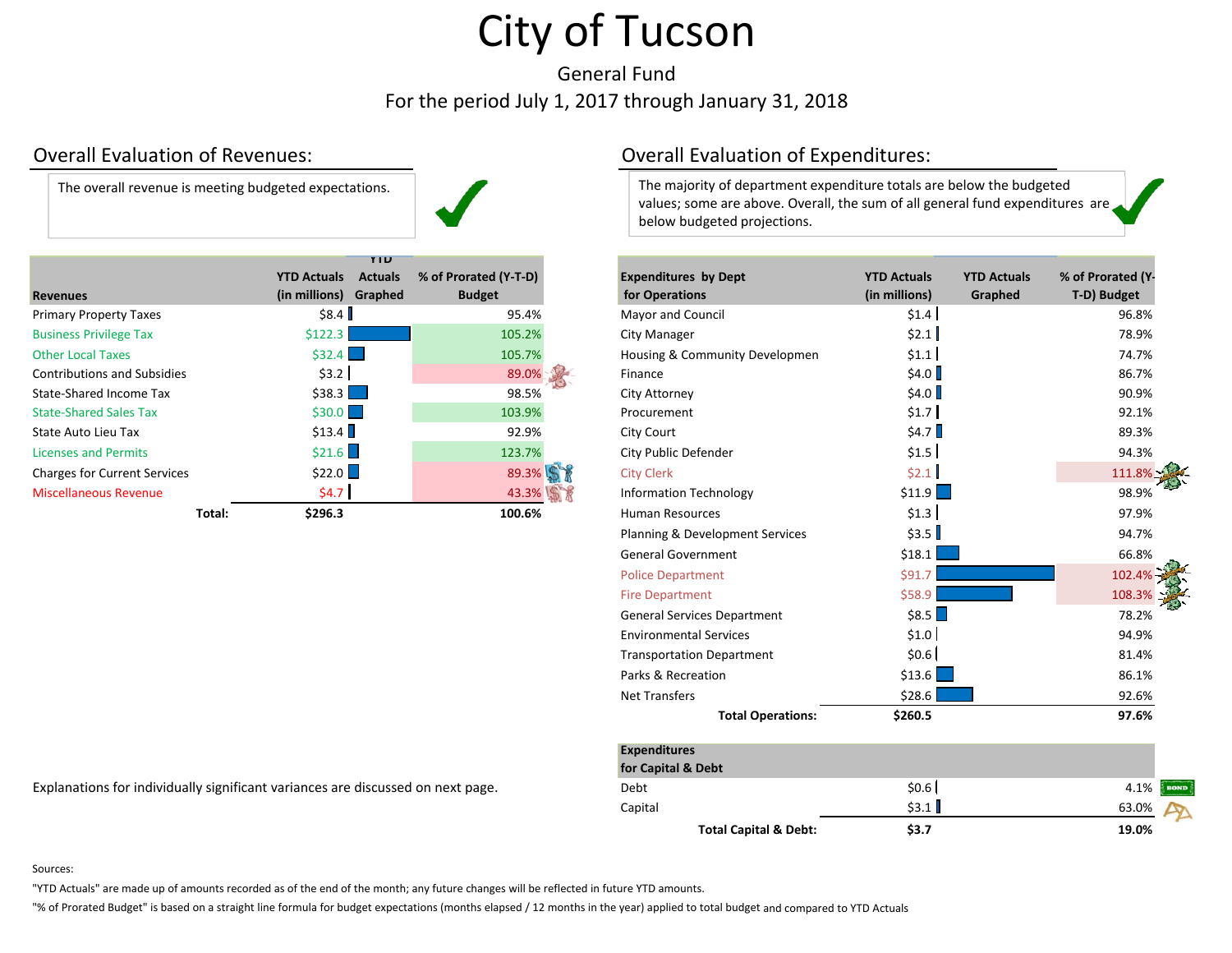# General FundFor the period July 1, 2017 through January 31, 2018



Contributions and Subsidies are \$395,000 under budget due primarily to the timing of IGA Billings.



Charges for Current Services are \$2.6 million lower than budget projections due mainly to Paramedic Service Charges (\$1.9 million lower than projected) and Zoo Admissions(\$0.7 million lower than projected).



Miscellaneous Revenues are lower than projected mainly due to: Court Fees and Fines are lower than expected by \$0.7 million. Sales of Real Property are under budget by \$1.25 million, <sup>a</sup> decision was made not to sell the building, so the variance will be \$2.5 million by the end of the year. Certificate of Participation Proceeds by is under budget \$2.0 million, these proceeds come in at the time of the sale. Rebate revenue came in \$0.4 million lower than projected.

### Explanation of Revenue Variances Explanation of Expenditure Variances



City Clerk is slightly over budget (\$200,000) in miscellaneous professionalservices, printing, and postage due to it being an election year.



Police expenditures are higher than the prorated budget amount, due to <sup>a</sup> one‐time distribution made to employees as the result of <sup>a</sup> lawsuit filed against the Public Safety Personnel Retirement System. However, the overage is trending down.



Fire expenditures are higher than the prorated budget amount, due to <sup>a</sup> one‐time distribution made to employees as the result of <sup>a</sup> lawsuit filed against the Public Safety Personnel Retirement System. However, the overage is trending down.



When analyzed on <sup>a</sup> monthly basis debt payments are less than budgeted because debt service payments only occur twice <sup>a</sup> year, at the mid‐point and final annual periods. Annual budgeted amounts are built to be in alignment with the scheduled annual payments.



Capital expenditures are less than expected due to scheduling of capital project expenditures. These projects include the Access Tucson real estate acquisition and the Permits Plus upgrade.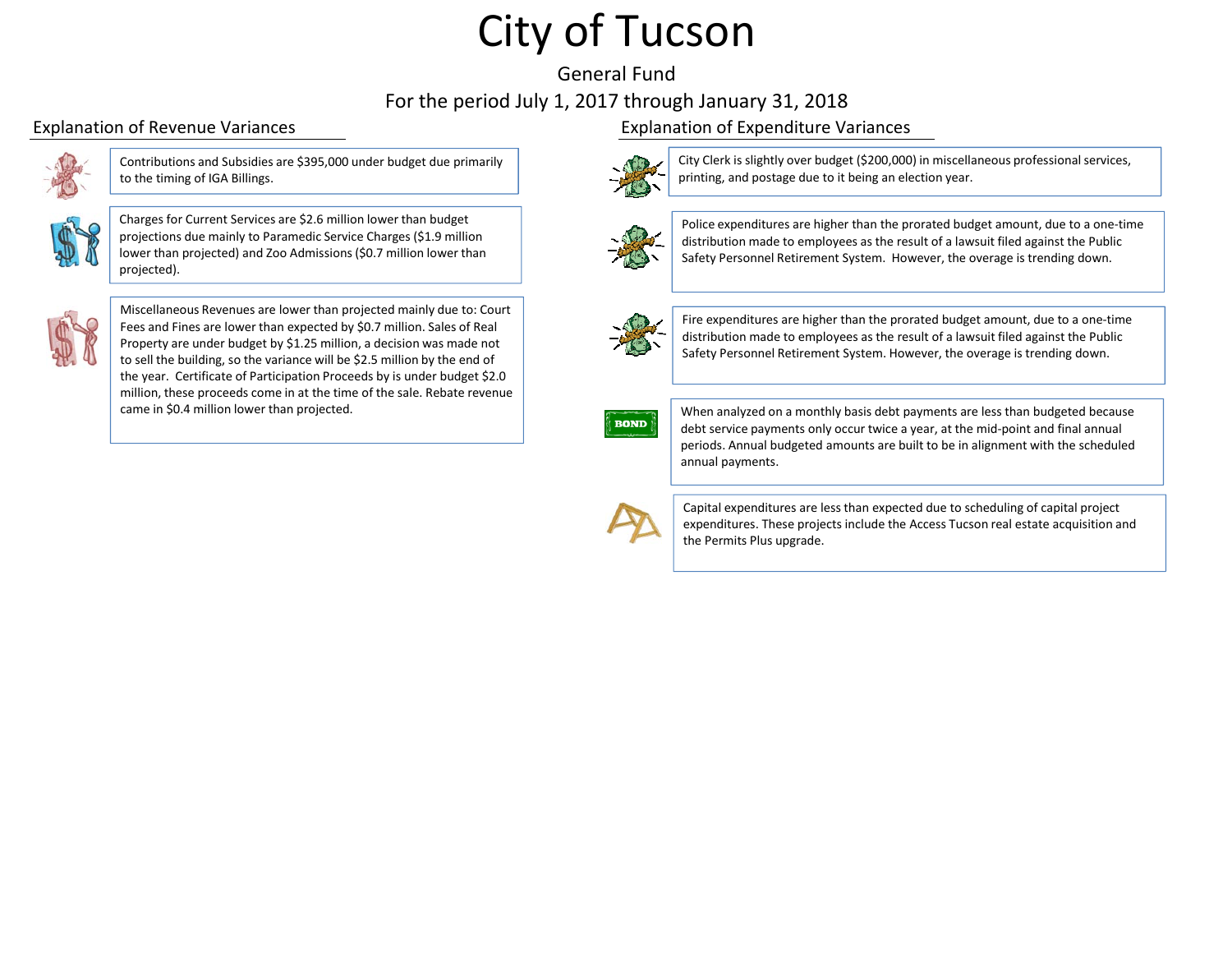Mass Transit including Sun Tran, Sun Van and Sun Link For the period July 1, 2017 through January 31, 2018

### Overall Evaluation

While individual line items are either above or below the expected budgetary value, the sum of all Sun Link & Sun Van revenue is less than the current expectation.

### Overall Evaluation of Expenditures:

While individual line items are either above or below the expected budgetary value, the sum of all expenditures meets the current expectation.



### **Sun Tran and Sun Van combined Sun Tran**

| Revenues                                  | <b>YTD Actuals</b><br>(in millions) | <b>YTD Actuals</b><br>Graphed | % of Prorated<br>(Y-T-D) Budget |    | <b>Operating Expenditures</b>     |        | <b>YTD Actuals</b><br>(in millions) | <b>YTD Actuals</b><br>Graphed | % of Prorated<br>(Y-T-D) Budget |
|-------------------------------------------|-------------------------------------|-------------------------------|---------------------------------|----|-----------------------------------|--------|-------------------------------------|-------------------------------|---------------------------------|
|                                           |                                     |                               |                                 |    |                                   |        |                                     |                               |                                 |
| <b>Rental and Lease Revenue</b>           | \$0.1                               |                               | 37.6%                           |    | <b>City Personnel Costs</b>       |        | \$0.1                               |                               | 32.2%                           |
| <b>Grant Revenue</b>                      | 2.2                                 |                               | 25.8%                           |    | <b>Contractor Personnel Costs</b> |        | 22.8                                |                               | 99.6%                           |
| <b>Operating Revenue - Other Agencies</b> | 0.2 <sub>1</sub>                    |                               | 2.2%                            | 58 | <b>Outside Services</b>           |        | 4.2                                 |                               | 73.1%                           |
| Fare Revenue                              | 6.8                                 |                               | 87.0%                           |    | Supplies                          |        | 6.8                                 |                               | 93.9%                           |
| General Fund Subsidy                      | 25.5                                |                               | 100.0%                          |    |                                   | Total: | \$33.9                              |                               | 93.5%                           |
| <b>Advertising Revenue</b>                | 0.5                                 |                               | 252.4%                          |    |                                   |        |                                     |                               |                                 |
| Miscellaneous Revenue                     | 0.4                                 |                               | 143.5%                          |    | Sun Van                           |        |                                     |                               |                                 |
| Total:                                    | \$35.7                              |                               | 70.7%                           |    | <b>Operating Expenditures</b>     |        |                                     |                               |                                 |

### Revenue Performance



Rental and lease revenue has decreased due to reduction in occupancy.



Grant Revenue is below budget due to projects budgeted but not yet in progress. This includes new Sun Vans, <sup>a</sup> CNG fueling station and storm water projects.



Operating Revenue ‐ Other Agencies billings are behind pending an approved IGA.



Fare Revenue is lower than budget by \$1.4 million due to reduction in ridership. This is not expected to recover to the level of the original budget, however, the fare increase will reduce some of the variance.

|                                 | <b>YTD Actuals</b> | <b>YTD Actuals</b> | % of Prorated  |      |                                   | <b>YTD Actuals</b> | <b>YTD Actuals</b> | % of Prorated  |
|---------------------------------|--------------------|--------------------|----------------|------|-----------------------------------|--------------------|--------------------|----------------|
|                                 | (in millions)      | Graphed            | (Y-T-D) Budget |      | <b>Operating Expenditures</b>     | (in millions)      | Graphed            | (Y-T-D) Budget |
| d Lease Revenue                 | \$0.1              |                    | 37.6%          |      | <b>City Personnel Costs</b>       | \$0.1              |                    | 32.2%          |
| <i>r</i> enue                   | $2.2 \square$      |                    | 25.8%          |      | <b>Contractor Personnel Costs</b> | 22.81              |                    | 99.6%          |
| <b>Revenue - Other Agencies</b> | 0.21               |                    |                | 2.2% | <b>Outside Services</b>           | 4.2                |                    | 73.1%          |
| nue.                            | 6.8 I              |                    | 87.0%          |      | Supplies                          | 6.8                |                    | 93.9%          |
| und Subsidy                     | 25.5               |                    | 100.0%         |      | Total:                            | \$33.9             |                    | 93.5%          |

### **Sun Van**

| <b>Operating Expenditures</b>     |        |       |           |
|-----------------------------------|--------|-------|-----------|
| <b>City Personnel Costs</b>       |        | \$0.0 | No Budget |
| <b>Contractor Personnel Costs</b> |        | 5.9   | 98.4%     |
| <b>Outside Services</b>           |        | 1.9   | 84.6%     |
| Supplies                          |        | 0.6   | 72.6%     |
|                                   | Total: | \$8.4 | 92.0%     |

### **Sun Tran and Sun Van combined**

| <b>Non-Operating Expenditures</b> |       |       |
|-----------------------------------|-------|-------|
| Debt                              | \$0.0 | 0.0%  |
| Capital                           | 1.2   |       |
| Total:                            | \$1.2 | 20.0% |
| <b>Expenditure Performance</b>    |       |       |



Capital Outlay is below budget by \$3.8 million due to grant related projects not yet in progress. This includes new Sun Vans, <sup>a</sup> CNG fueling station, and storm water projects.

### Data for Sun Tran and Sun Van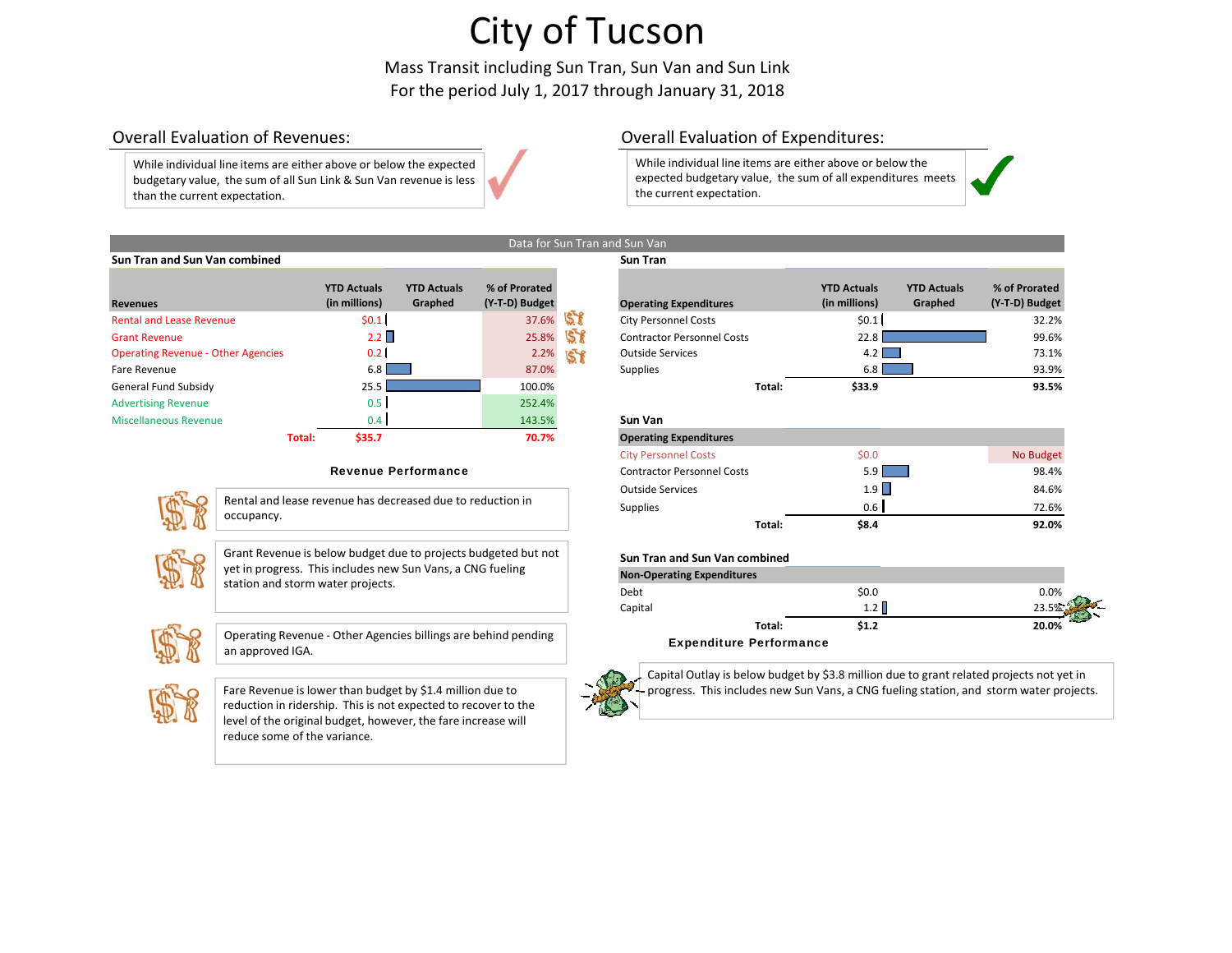Mass Transit including Sun Tran, Sun Van and Sun Link For the period July 1, 2017 through January 31, 2018

### Overall Evaluation

While individual line items are either above or below the expected budgetary value, the sum of all Sun Link revenue is less than the current expectation.

### Overall Evaluation of Expenditures:

```
While individual line items are either above or below the
expected budgetary value, the sum of all Sun Link
expenditures meets the current expectation.
```


#### Data for Sun Link

#### **Sun**

| <b>Revenues</b>                    |        | <b>YTD Actuals</b><br>(in millions) | <b>YTD Actuals</b><br>Graphed | % of Prorated<br>(Y-T-D) Budget | <b>Operating Expenditures</b>     |        | <b>YTD Actuals</b><br>(in millions) | <b>YTD Actuals</b><br>Graphed | % of Prorated<br>(Y-T-D) Budget |
|------------------------------------|--------|-------------------------------------|-------------------------------|---------------------------------|-----------------------------------|--------|-------------------------------------|-------------------------------|---------------------------------|
| <b>Grant Revenue</b>               |        | \$0.0                               |                               | No Budget                       | <b>City Personnel Costs</b>       |        | \$0.0                               |                               | No Budget                       |
| Operating Revenue - Other Agencies |        | $0.6 \mid$                          |                               | 85.7%                           | <b>Contractor Personnel Costs</b> |        | 1.0 <sub>1</sub>                    |                               | 96.4%                           |
| <b>Fare Revenue</b>                |        | 0.3                                 |                               | 73.2%                           | <b>Outside Services</b>           |        |                                     |                               | 105.8%                          |
| <b>General Fund Subsidy</b>        |        | \$1.8                               |                               | 100.0%                          | <b>Supplies</b>                   |        | $0.1 \mid$                          |                               | 100.7%                          |
| <b>Advertising Revenue</b>         |        | 0.2                                 |                               | 176.5%                          |                                   | Total: | \$2.1                               |                               | 100.8%                          |
| <b>Miscellaneous Revenue</b>       |        | 0.0 <sub>1</sub>                    |                               | 202.1%                          |                                   |        |                                     |                               |                                 |
|                                    | Total: | \$2.9                               |                               | 96.2%                           | Sun Link                          |        |                                     |                               |                                 |

### **Link Sun Link**

|                                | <b>YTD Actuals</b> | <b>YTD Actuals</b> | % of Prorated  |                                   | <b>YTD Actuals</b> | <b>YTD Actuals</b> | % of Prorated  |
|--------------------------------|--------------------|--------------------|----------------|-----------------------------------|--------------------|--------------------|----------------|
| nues                           | (in millions)      | Graphed            | (Y-T-D) Budget | <b>Operating Expenditures</b>     | (in millions)      | Graphed            | (Y-T-D) Budget |
| t Revenue                      | \$0.0\$            |                    | No Budget      | <b>City Personnel Costs</b>       | \$0.0\$            |                    | No Budget      |
| ating Revenue - Other Agencies | $0.6^{\circ}$      |                    | 85.7%          | <b>Contractor Personnel Costs</b> | $1.0^{\circ}$      |                    | 96.4%          |
| Revenue                        | 0.3 I              |                    | 73.2%          | <b>Outside Services</b>           |                    |                    | 105.8%         |
| ral Fund Subsidy               | \$1.8              |                    | 100.0%         | <b>Supplies</b>                   | 0.1                |                    | 100.7%         |
| rtising Revenue                | $0.2 \parallel$    |                    | 176.5%         | Total:                            | \$2.1              |                    | 100.8%         |
| ellaneous Revenue              | 0.0 <sub>1</sub>   |                    | 202.1%         |                                   |                    |                    |                |

# **Total: \$2.9 96.2% Sun Link**

| <b>Non-Operating Expenditures</b> |       |         |
|-----------------------------------|-------|---------|
| Debt                              | \$0.0 | $0.0\%$ |
| Capital                           | 0.0   | $0.0\%$ |
| Total:                            | \$0.0 | 0.0%    |

#### Revenue Performance **Expenditure Performance**



Other Agencies Revenue consists of payments received from the Regional Transit Authority (RTA). Receipts are on <sup>a</sup> quarterly basis and will catch up with budgeted revenue as of the third quarter of Fiscal Year 2018.



Fare Revenues are under budget due to lower than budgeted ridership.



Outside Services variance includes \$462,000 in consulting fees designed to increase ridership.

Supplies variance includes \$25,000 in repair parts. The expenses for these parts are covered by proceeds from <sup>a</sup> settlement with Oregon Iron Works. The settlement occurred in <sup>a</sup> prior year so no revenue will show to offset these expenditures.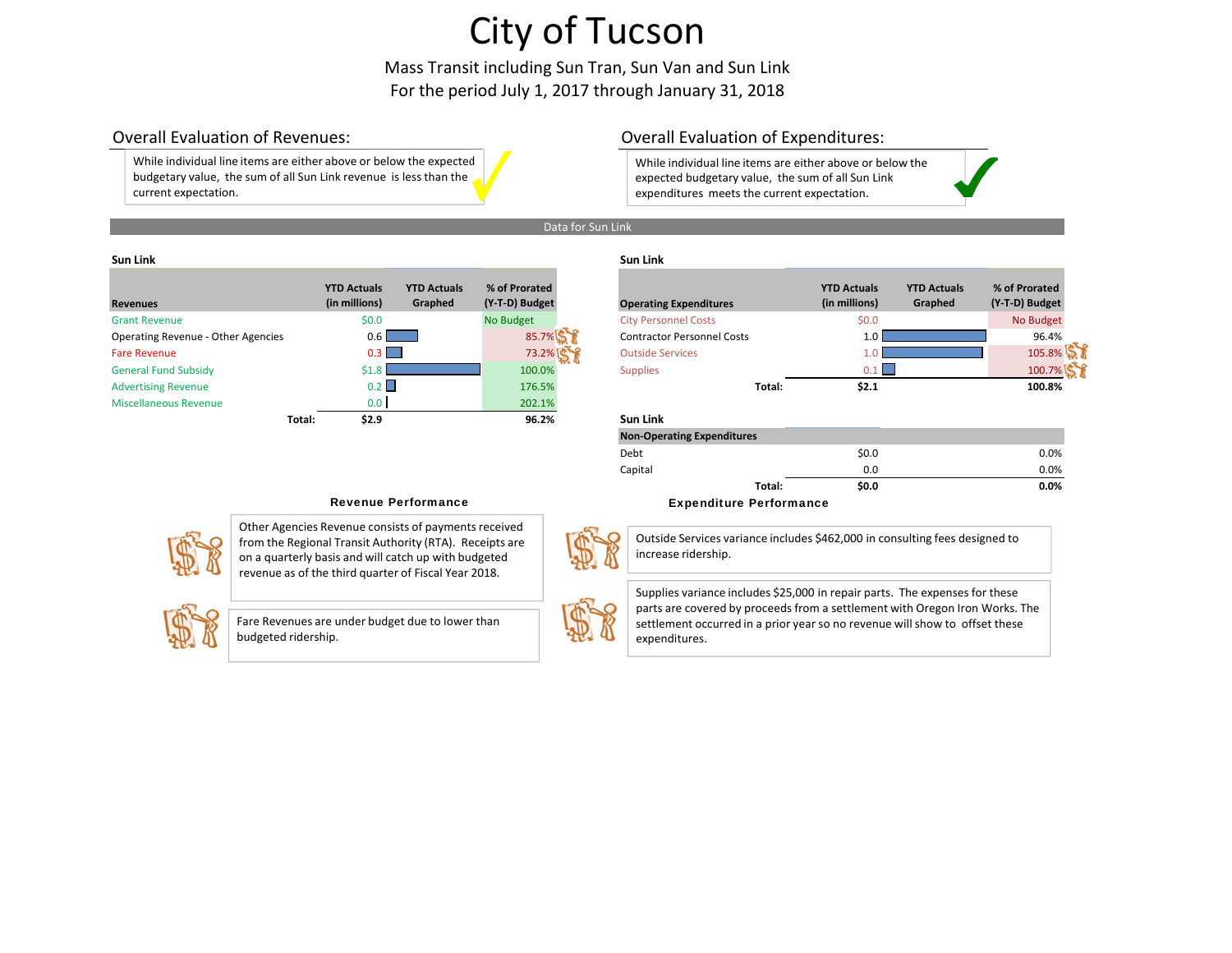Water Utility Fund For the period July 1, 2017 through January 31, 2018

# Overall Evaluation

All revenue

|                                       | <b>YTD Actuals</b> | <b>YTD Actuals</b> | % of Prorated (Y- |                               |        | <b>YTD Actuals</b> | <b>YTD Actuals</b> | % of Prorated (Y |
|---------------------------------------|--------------------|--------------------|-------------------|-------------------------------|--------|--------------------|--------------------|------------------|
| <b>Revenues</b>                       | (in millions)      | Graphed            | T-D) Budget       | <b>Operating Expenditures</b> |        | (in millions)      | Graphed            | T-D) Budget      |
| <b>Metered Water Sales</b>            | \$98.8             |                    | 116.7%            | Salaries, Wages, Benefits     |        | \$21.6             |                    | 99.5%            |
| <b>Other Fees Charged for Service</b> | 32.6               |                    | 111.8%            | <b>Contractual Services</b>   |        | 42.2               |                    | 89.9%            |
| <b>Capital Contributions</b>          | 1.8                |                    | 107.8%            | Commodities                   |        | 4.6                |                    | 71.9%            |
| Investment Income                     | 0.8                |                    | 359.4%            | Interest Expense              |        | 10.3               |                    | 32.0%            |
| <b>Grants</b>                         | 0.0                |                    | No Budget         | <b>Miscellaneous Expense</b>  |        | 0.9                |                    | No Budget        |
| <b>Miscellaneous Revenue</b>          | 4.3                |                    | 256.6%            | <b>Net Transfers</b>          |        | $1.1 \mid$         |                    | No Budget        |
| Total:                                | \$138.3            |                    | 117.3%            |                               | Total: | \$80.7             |                    | 76.7%            |

# Overall Evaluation of Expenditures:

In total, expenditures are within the current expectation.

|                         | <b>YTD Actuals</b> | <b>YTD Actuals</b> | % of Prorated (Y- |                               |        | <b>YTD Actuals</b> | <b>YTD Actuals</b> | % of Prorated (Y- |  |
|-------------------------|--------------------|--------------------|-------------------|-------------------------------|--------|--------------------|--------------------|-------------------|--|
| es                      | (in millions)      | Graphed            | T-D) Budget       | <b>Operating Expenditures</b> |        | (in millions)      | Graphed            | T-D) Budget       |  |
| d Water Sales           | \$98.8             |                    | 116.7%            | Salaries, Wages, Benefits     |        | \$21.6             |                    | 99.5%             |  |
| ees Charged for Service | 32.6               |                    | 111.8% STR        | <b>Contractual Services</b>   |        | 42.2               |                    | 89.9%             |  |
| <b>Contributions</b>    | 1.8 <sup>1</sup>   |                    | 107.8%            | Commodities                   |        | 4.6                |                    | 71.9%             |  |
| ent Income              | 0.8                |                    | 359.4%            | Interest Expense              |        | 10.3               |                    | 32.0%             |  |
|                         | 0.0                |                    | No Budget         | <b>Miscellaneous Expense</b>  |        | 0.9 <sub>1</sub>   |                    | No Budget         |  |
| aneous Revenue          | $4.3 \text{ l}$    |                    | 256.6%            | <b>Net Transfers</b>          |        | 1.1 <sup>7</sup>   |                    | No Budget         |  |
| Total:                  | \$138.3            |                    | 117.3%            |                               | Total: | \$80.7             |                    | 76.7%             |  |

Depreciation does not require the use of funds, so it is not budgeted.

| <b>YTD Actuals</b><br>(in millions) | <b>YTD Actuals</b><br><b>Graphed</b>                             |
|-------------------------------------|------------------------------------------------------------------|
| 20.4                                | Depreciation will generate once prior<br>fiscal year has closed. |
|                                     |                                                                  |

### Expense Performance



\$3 million in budget was transferred to Contractual Services in anticipation of <sup>a</sup> Parks irrigation project, so currently Contractual Services is below budget.



Interest expense is below budget for the period due to timing of the payments.

### Revenue Performance



At the beginning of fiscal year 2018, water rates were increased on metered and reclaimed sales. Water usage is cyclical and the first half of the year accounts for 52% of the annual water usage.



Other Fees Charged for Service is higher than budget for fiscal year 2018 due to \$2.6 million in Central Arizona Project surcharge fees and reclaimed water sales.

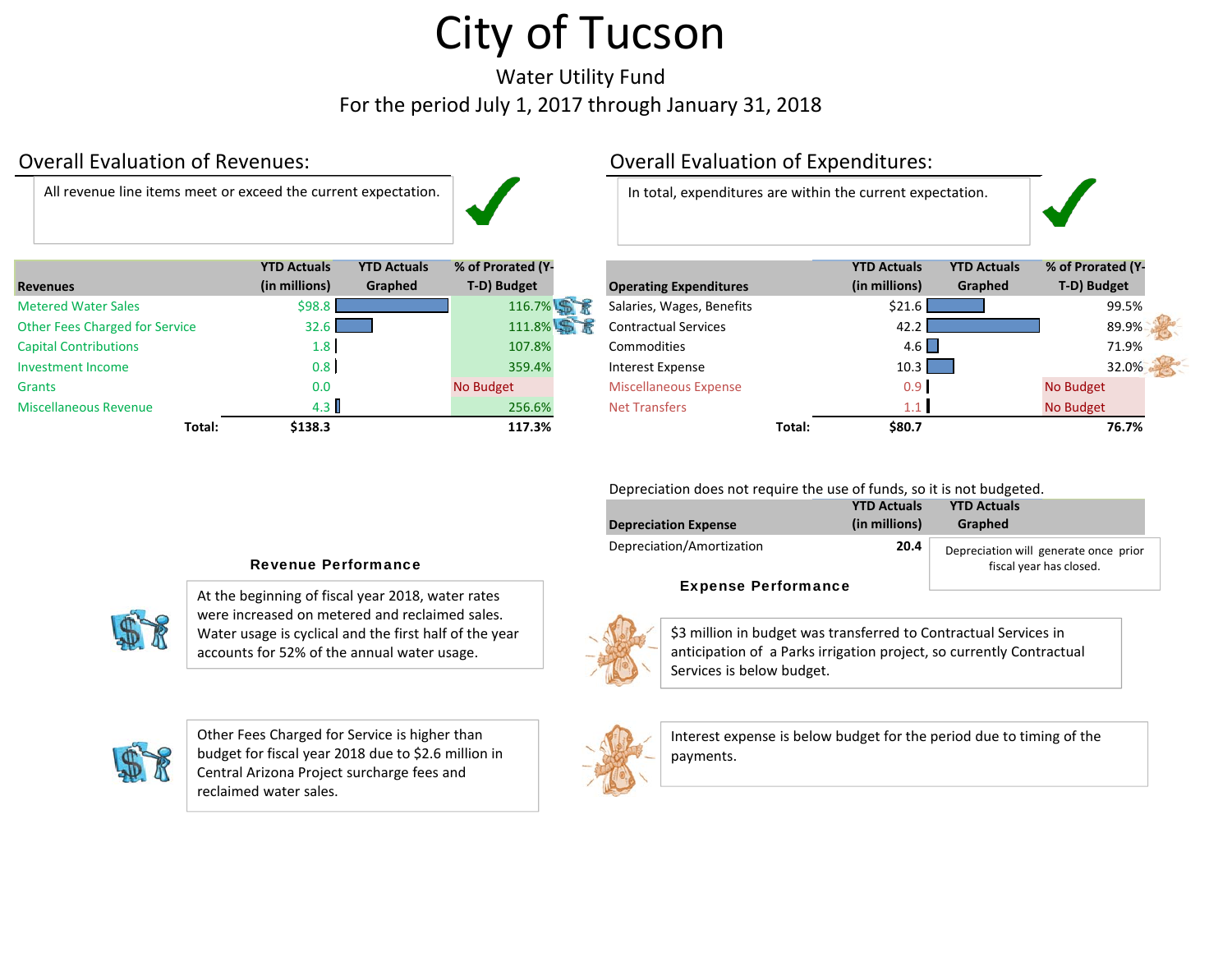### **CITY OF TUCSON, ARIZONA STATEMENT OF NET POSITION TUCSON GOLF ENTERPRISE FUND January 31, 2018**

| <b>ASSETS</b>                                                  |                  |
|----------------------------------------------------------------|------------------|
| Current assets:                                                |                  |
| Cash and Cash Equivalents                                      | \$<br>1,774,800  |
| Accounts Receivable, Net<br>Inventories                        | 406,530          |
| Total current assets                                           | 221,122          |
|                                                                | 2,402,452        |
| Noncurrent assets:                                             |                  |
| Other Assets - Restricted                                      | 34,773           |
| Land and Construction in Progress                              | 2,701,865        |
| Other Capital Assets, Net                                      | 10,969,203       |
| Total noncurrent assets                                        | 13,705,841       |
| <b>Total assets</b>                                            | 16,108,293       |
| <b>LIABILITIES</b>                                             |                  |
| <b>Current liabilities:</b>                                    |                  |
| <b>Accounts Payable</b>                                        | 53,512           |
| <b>Accrued Payroll Liabilities</b>                             | 99,121           |
| Interfund Payable                                              | 2,137,333        |
| Due to Other Agencies                                          | 64,544           |
| <b>Accrued Interest Payable</b>                                | 4,593            |
| <b>Refundable Deposits</b>                                     | 4,264            |
| <b>Current Portion of Contracts Payable</b>                    | 86,154           |
| <b>Advances From Customers</b>                                 | 120,224          |
| <b>Total current liabilities</b>                               | 2,569,745        |
|                                                                |                  |
| Noncurrent liabilities:                                        |                  |
| <b>Contracts Payable</b>                                       | 53,135           |
| Loans and Notes Payable<br><b>Total noncurrent liabilities</b> | 1,554,656        |
| <b>Total liabilities</b>                                       | 1,607,791        |
|                                                                | 4,177,536        |
| <b>NET POSITION</b>                                            |                  |
| Net Investment in capital assets                               | 13,531,779       |
| Unrestricted Amounts (deficit)                                 | (1,601,022)      |
| <b>Total net position</b>                                      | \$<br>11,930,757 |